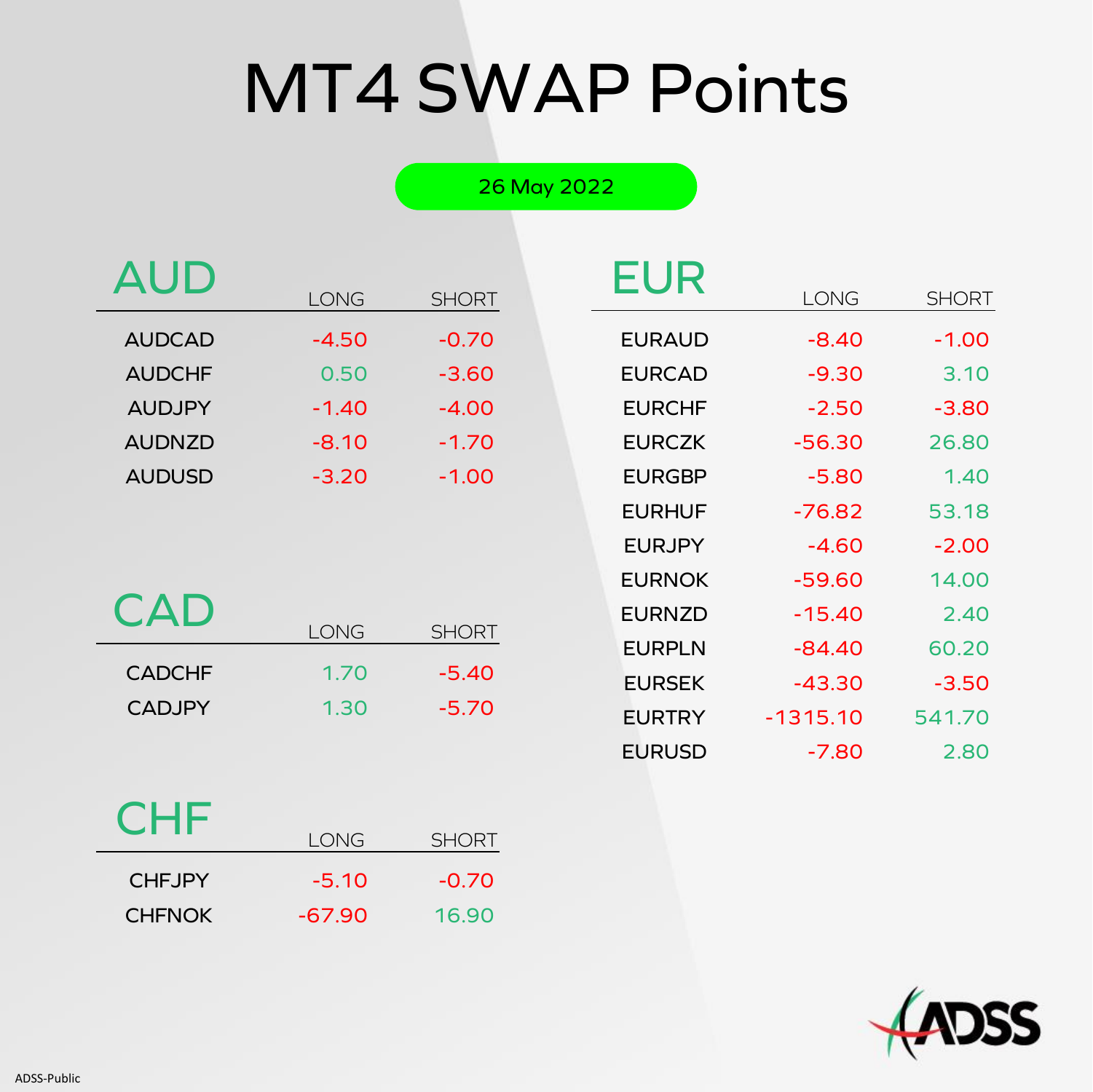# MT4 SWAP Points

26 May 2022

| <b>GBP</b>    |          |              |
|---------------|----------|--------------|
|               | LONG     | <b>SHORT</b> |
| <b>GBPAUD</b> | $-2.50$  | $-8.70$      |
| <b>GBPCAD</b> | $-4.40$  | $-3.30$      |
| <b>GBPCHF</b> | 2.90     | $-8.70$      |
| <b>GBPJPY</b> | 1.60     | $-9.70$      |
| <b>GBPNZD</b> | $-10.10$ | $-5.50$      |
| <b>GBPSEK</b> | $-3.60$  | $-59.40$     |
| <b>GBPUSD</b> | $-3.60$  | $-3.10$      |
|               |          |              |

| NZD           |         |              |
|---------------|---------|--------------|
|               | LONG    | <b>SHORT</b> |
| <b>NZDCAD</b> | $-2.30$ | $-3.70$      |
| <b>NZDCHF</b> | 2.70    | $-5.50$      |
| <b>NZDJPY</b> | 0.50    | $-6.80$      |
| <b>NZDUSD</b> | $-1.50$ | $-3.30$      |
|               |         |              |

| HKD           |             |              |
|---------------|-------------|--------------|
|               | <b>LONG</b> | <b>SHORT</b> |
| <b>HKDJPY</b> | $-0.50$     | $-0.80$      |
| NOK           | <b>LONG</b> | <b>SHORT</b> |
| <b>NOKJPY</b> | 0.10        | -0.60        |

NOKSEK -1.00 -4.50

| SGD           |         |              |
|---------------|---------|--------------|
|               | LONG    | <b>SHORT</b> |
| <b>SGDJPY</b> | $-0.03$ | $-0.09$      |
| TRY           | LONG    | <b>SHORT</b> |
| <b>TRYJPY</b> | 2.40    | $-5.80$      |